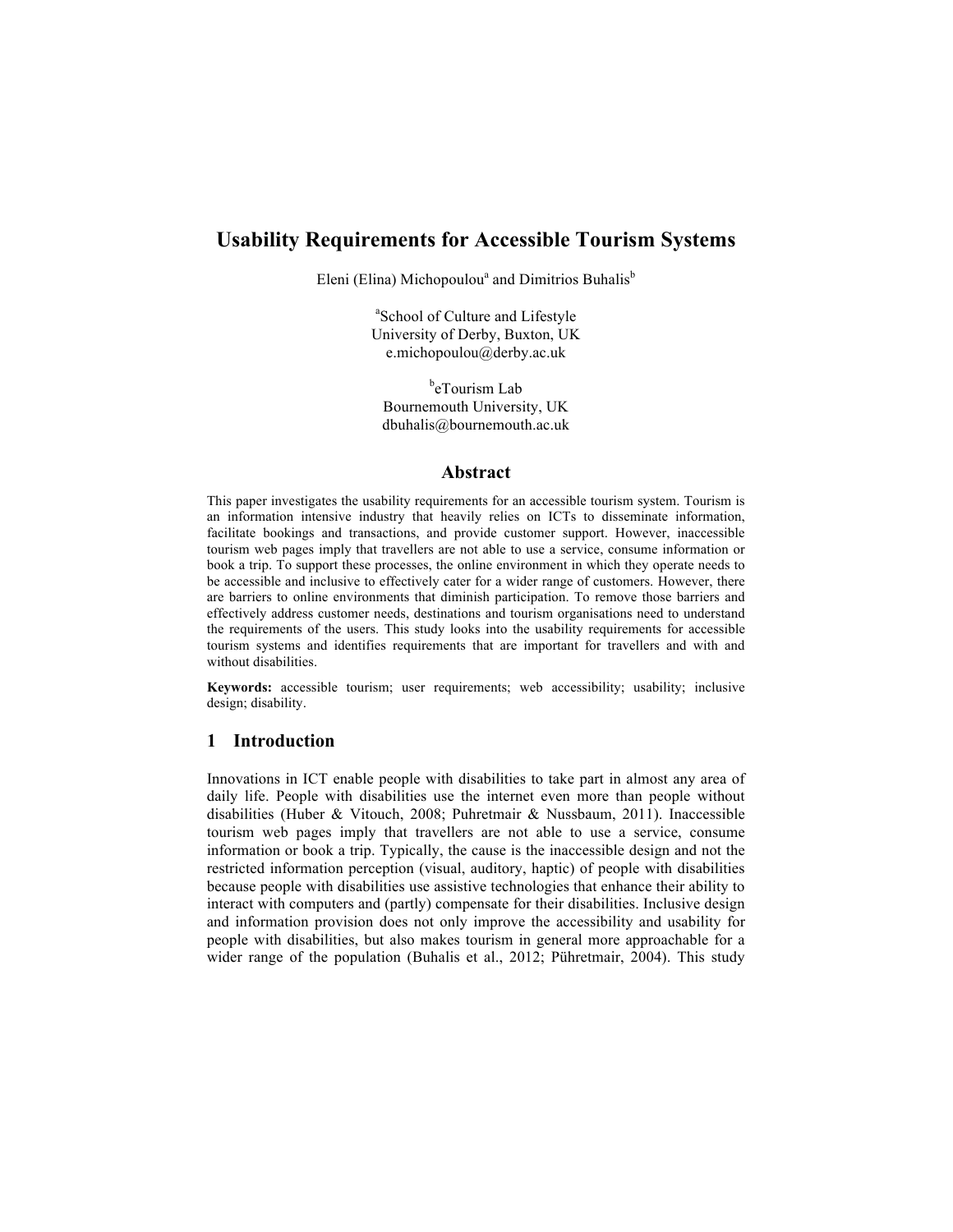looks into the usability requirements for a tourism information system that can serve people with and without disabilities, under the principles of inclusive design.

# **2 Theoretical Issues**

In a world that is largely not designed for people with disabilities, travellers with access needs are challenged to negotiate a number of travel attributes such as location, mode of travel and time of travel (Darcy, Ambrose, Schweinberg, & Buhalis, 2011). To enhance or even create travel options for people with disabilities, barriers in physical and informational infrastructure need to be eliminated or reduced. Barriers to online environments are prominently the result of badly designed web pages, as people with disabilities use assistive technologies that enhance their ability to interact with computers and (partly) compensate for their disabilities. For instance, in 2004, an analysis of national tourism web pages in the European Union was conducted (Oertel, Hasse, Scheermesser, Thio, & Feil, 2004) and results indicate that destination management systems and tourism web pages were inaccessible and not Web Accessibility Initiative (WAI) compliant even at the first level. A global accessibility audit commissioned by the United Nations (Nomensa, 2006) also reports that most of the web pages fail to sustain the basic level of web accessibility. While recent developments in legislation, policies and tourism initiatives have contributed to a relative improvement on web accessibility, tourism websites remain largely inaccessible (Pühretmair, 2004; Puhretmair & Nussbaum, 2011; Williams, Rattray, & Grimes, 2006). Hence, to remove these barriers destinations and tourism organisations need to make accessibility information available, present it in a particular way to be usable, and distribute it via accessible platforms (Michopoulou & Buhalis, 2013). To be able to remove barriers and design accessible environments it is important to develop an understanding of user requirements and apply the concept of "design for all" to design tourism products and services to be usable by the largest group of tourists possible (Neumann & Reuber, 2004).

### **3 Methodology**

To identify the usability requirements of people with disabilities from a tourism information system, a series of interviews in the form of usability testing were performed. An invitation to participate in the usability testing was sent by e-mail to "stakeholder" organisations, meaning organisations that would have an interest in developing a system with accessible tourism information. Since the testing takes the form of an in-depth interview, the objective becomes to obtain rich and detailed feedback from the users, not to conduct a large number of tests. In total, eight tests were performed, and the average duration of the tests was 90 minutes. The actual test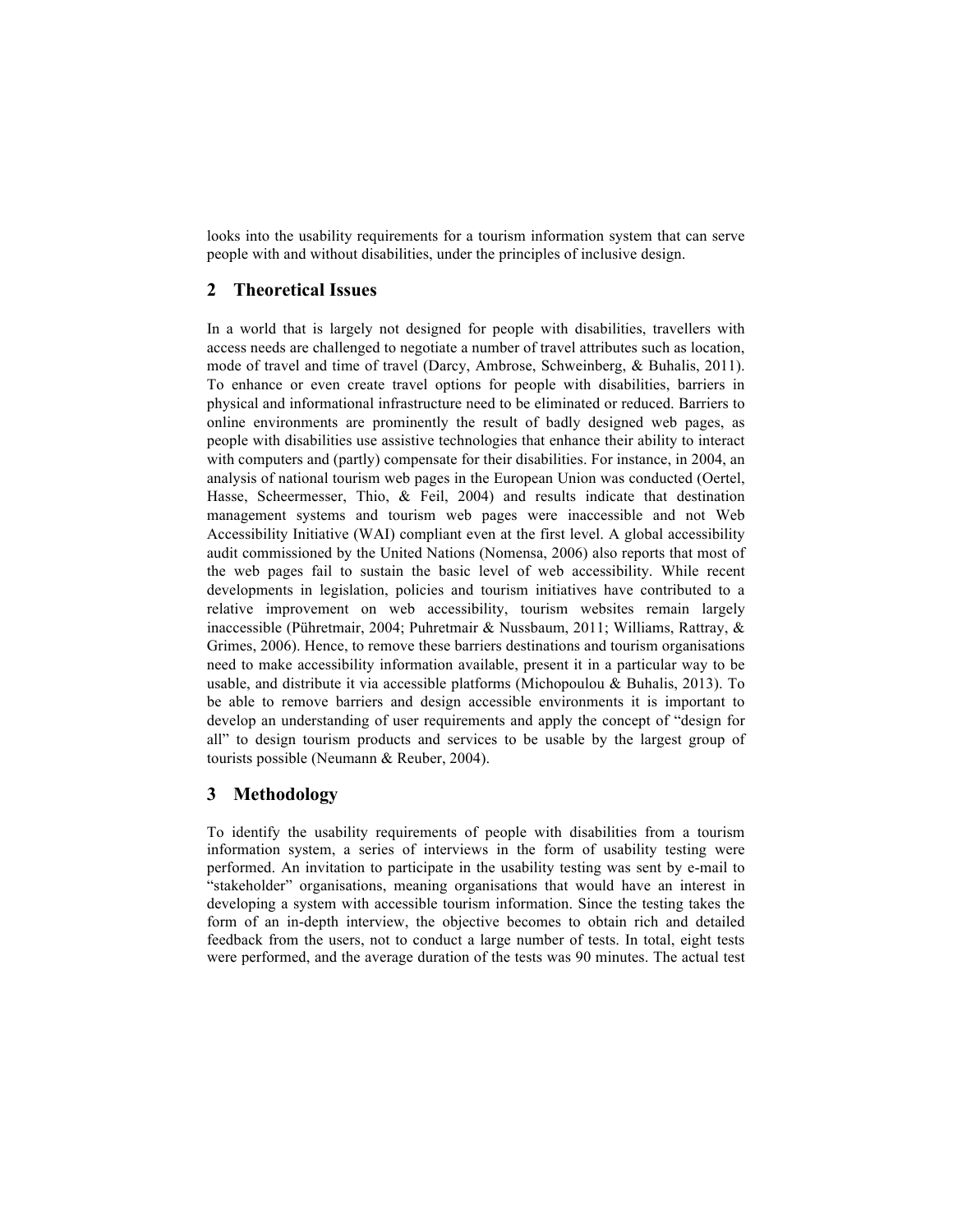was performed on the www.europeforall.com website. The portal effectively focused on destination "Europe" by aggregating accessibility information from different destinations. The usability testing took place in a laboratory environment. Users were presented with a prototype website and were asked to complete nine scenarios based on trying to find information for different imaginary trips. Each discussion with the participants provided insights on the issues they faced when using the system. The outcomes from each discussion were embedded in the conversation topics for the following discussion.

### **4 Findings**

Usability testing results revealed 20 specific requirements. **Table 1** provides a summary of the requirements for an accessible tourism system as provided by the usability test participants.

#### **Table 1.** Summary of usability requirements

R18: The source of accessibility information should be clearly stated

Users claimed that they wanted to type in the least information possible, especially as people with mobility/dexterity problems may find it very strenuous to enter information. Users performing a geographical search suggested that horizontal destination selection features are very helpful, especially for people who cannot easily

R1: Option to change font size on all web pages

R2: Automation of data input where possible

R3: System functions should have a short and understandable explanatory text attached

R4: Minimise clicks for destination selection

R5: Use maps to assist destination selection

R6: Introduce bigger than average sized buttons

R7: Web pages should be available in accessible, printable formats

R8: Search filters should be available throughout the search process

R9: Integrate accessibility filters with other tourism filters

R10: Accessibility filters should be ranked alphabetically

R11: Include "pet-friendly" filter among the accessibility filters

R12: Include pictures of different areas of venues and upload date

R13: Accessibility information should be accompanied by pictures in every section

R14: Include a forum section

R15: Enable users to clear search forms with a push of a button

R16: Use webpage space wisely, and create pages that users do not need to scroll down

R17: A system should assist users in minimising cognitive effort required

R19: Develop multilingual versions for a website

R20: The display of accessibility information should allow users to go through detailed information in the least possible time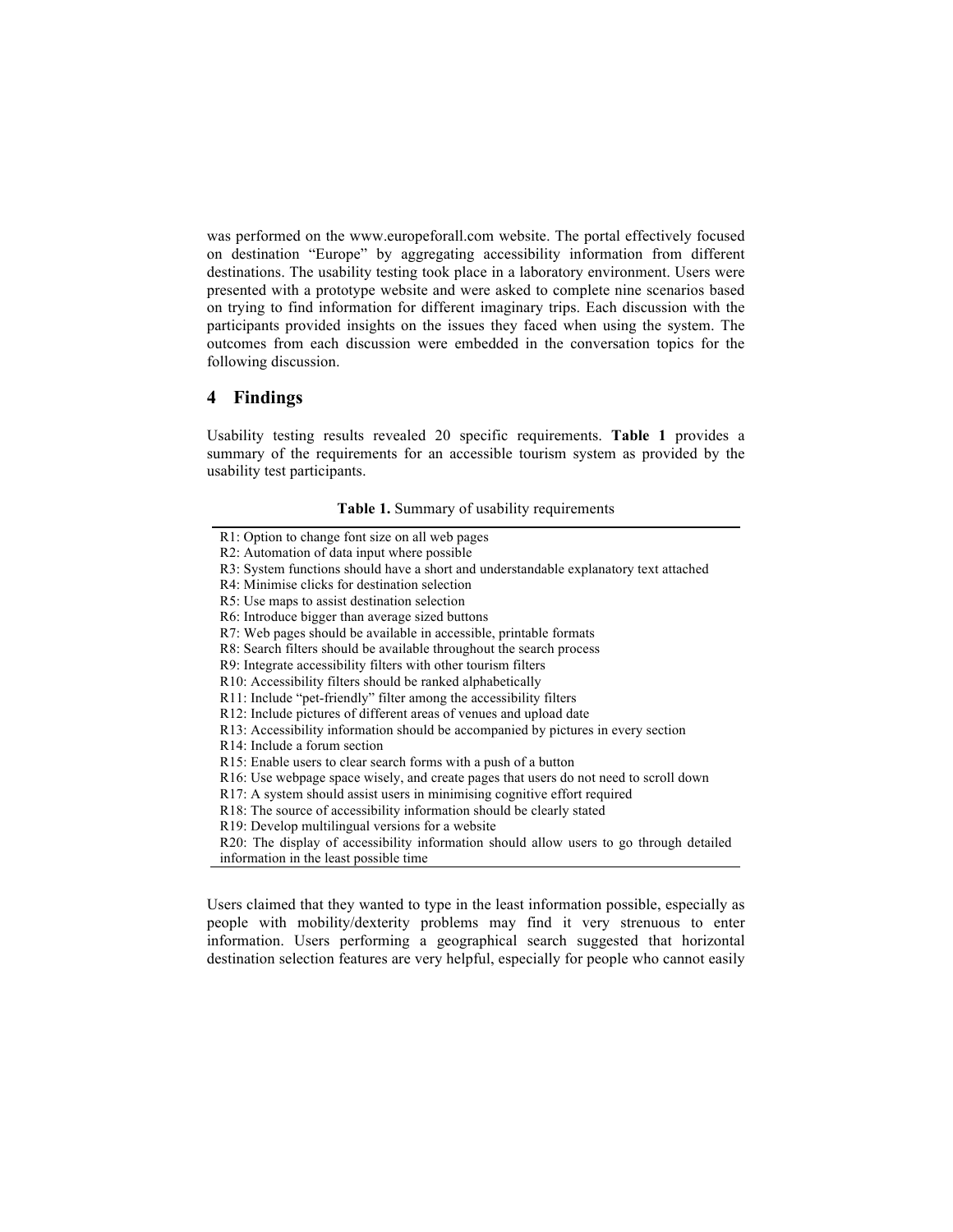operate a mouse due to mobility issues. They also mentioned that geographical searches often require memory recall and cognitive effort that is difficult for mentally impaired users to perform and maps as a visual aid (preferably interactive ones could alleviate this issue). Users thought that printed information is very convenient to discuss with travel companions and reach a decision about travel attributes. Hence, users should be able to access printable versions of the website as well as be able to download PDFs of floor plans. Participants focused on the importance of accessibility filters (i.e., type of impairment) because accessibility information often belongs to specific venue information. In that case, they need to check venues one by one, which is ineffective and time-consuming. The integration of accessibility filters with tourism ones would enable the user to personalise their searches and combine more search criteria, for instance, search simultaneously using accessibility and hotel star rating filters. Participants noticed that accessibility filter options should be ranked alphabetically because people with impairments that are not related to mobility feel that their requirements are not perceived as important. Some participants suggested that though not directly related to accessibility options, the "pet-friendly" filter is important. This is a primary requirement of the visually impaired population who utilise guide dogs and travelling without them is simply impossible. Participants also expressed a wish to be able to view pictures of the different areas of venues because they enable them to judge accessibility for themselves. Users were looking for information on the date the data was entered (regarding a venue) because a recent date would indicate that the information provided would be "close to reality".

Participants claimed that forums that are built in travel sites are very useful to the disabled population as they can share opinions and experiences. They feel this feature empowers them to criticise vendors that provide false accessibility information or give credit to those who are worth it. Another issue that participants were concerned with is the language because when disability is involved, searches need to utilise terminology associated with types of disabilities. For example, when a hearing impaired person is looking for accommodation that offers *emergency call system with flashlight*, she/he must know the term to perform the search. Respondents also explained that when the accessibility information displayed was produced by a professional assessor they tend to regard the information as more trustworthy and reliable. Accessibility information provided by venue owners is welcomed because at least some is better than no information, but users would have to call the venue to verify the data. Hence, participants argued for the accessibility information source to be clearly stated.